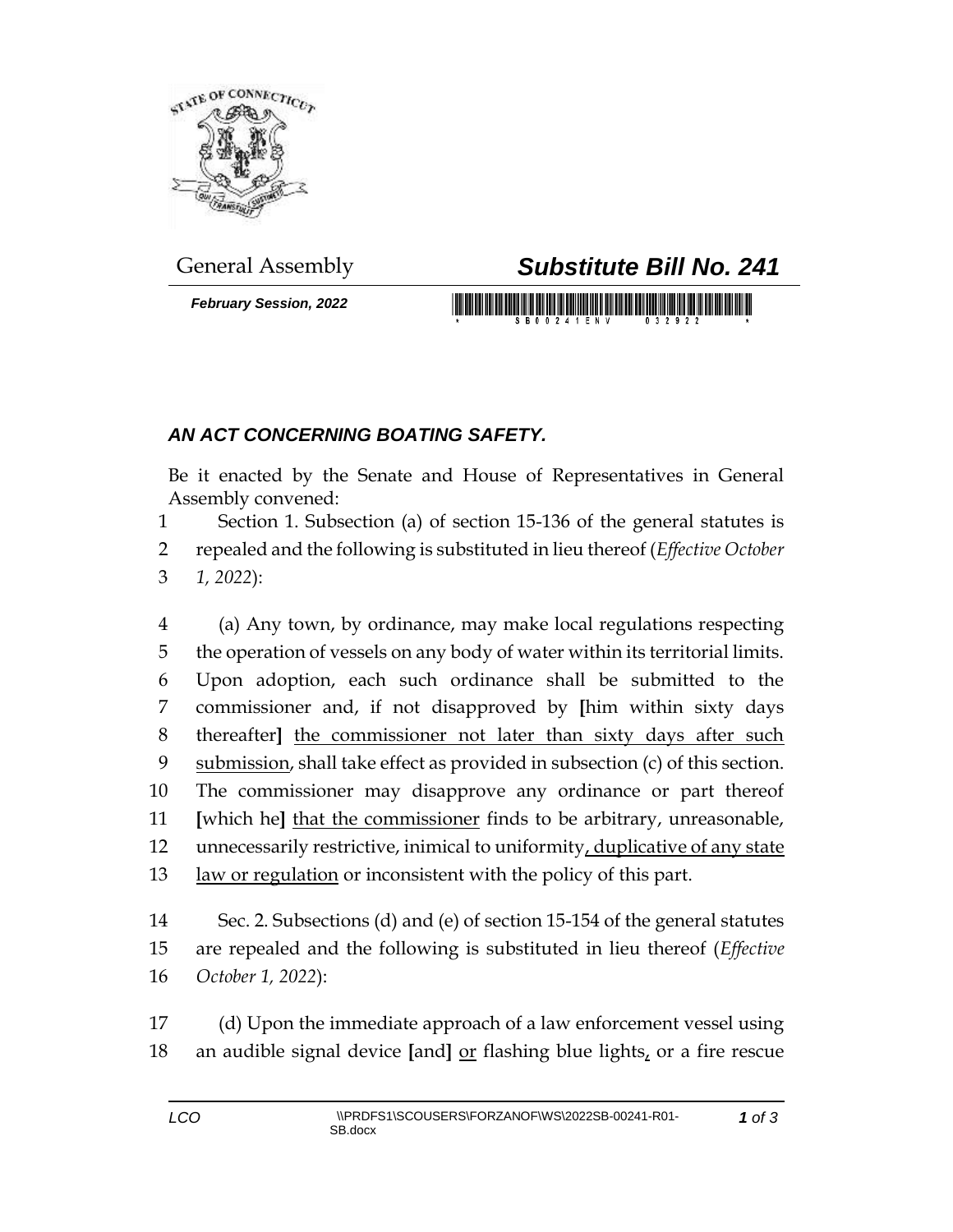19 vessel using an audible signal device [and] or flashing red or yellow lights, any person operating a vessel shall immediately slow to a speed sufficient to maintain steerage only, shall alter course, within its ability, so as not to inhibit or interfere with the operation of the law enforcement vessel or fire rescue vessel, and shall proceed, unless otherwise directed by an officer in the law enforcement vessel or fire rescue vessel, at a reduced speed until beyond the area of operation of the law enforcement vessel or fire rescue vessel. Any person operating a vessel who wilfully or negligently obstructs or retards any law enforcement or fire rescue vessel answering an emergency call or in pursuit of fleeing law violators shall be fined not more than two hundred fifty dollars.

 (e) Any person operating a vessel passing within two hundred feet of a stationary law enforcement vessel using an audible signal device **[**and**]** 32 or flashing blue lights, or a stationary fire rescue vessel using flashing red or yellow lights shall reduce speed to a speed of slow-no-wake until there is a distance of more than two hundred feet between such person's vessel and the law enforcement vessel or fire rescue vessel. Any person operating a vessel passing within two hundred feet of a commercial vessel responding to or towing a vessel in distress when such commercial vessel is displaying flashing red or yellow lights shall 39 reduce speed to a speed of slow-no-wake. For purposes of this subsection, "slow-no-wake" means operation of a vessel at a speed that does not produce more than a minimum wake and is not greater than six miles per hour over ground, unless a higher minimum speed is necessary to maintain steerage when traveling with a strong current.

 Sec. 3. (NEW) (*Effective July 1, 2022*) The Commissioner of Energy and Environmental Protection shall establish a schedule of retention fees for lake authorities that provides for the amount of any fine issued by such authority, to any person who violates the boating laws of the state upon such lake, that such authority may retain.

 Sec. 4. (*Effective July 1, 2022*) The sum of five million dollars is appropriated to the Department of Energy and Environmental Protection from the General Fund, for the fiscal year ending June 30,